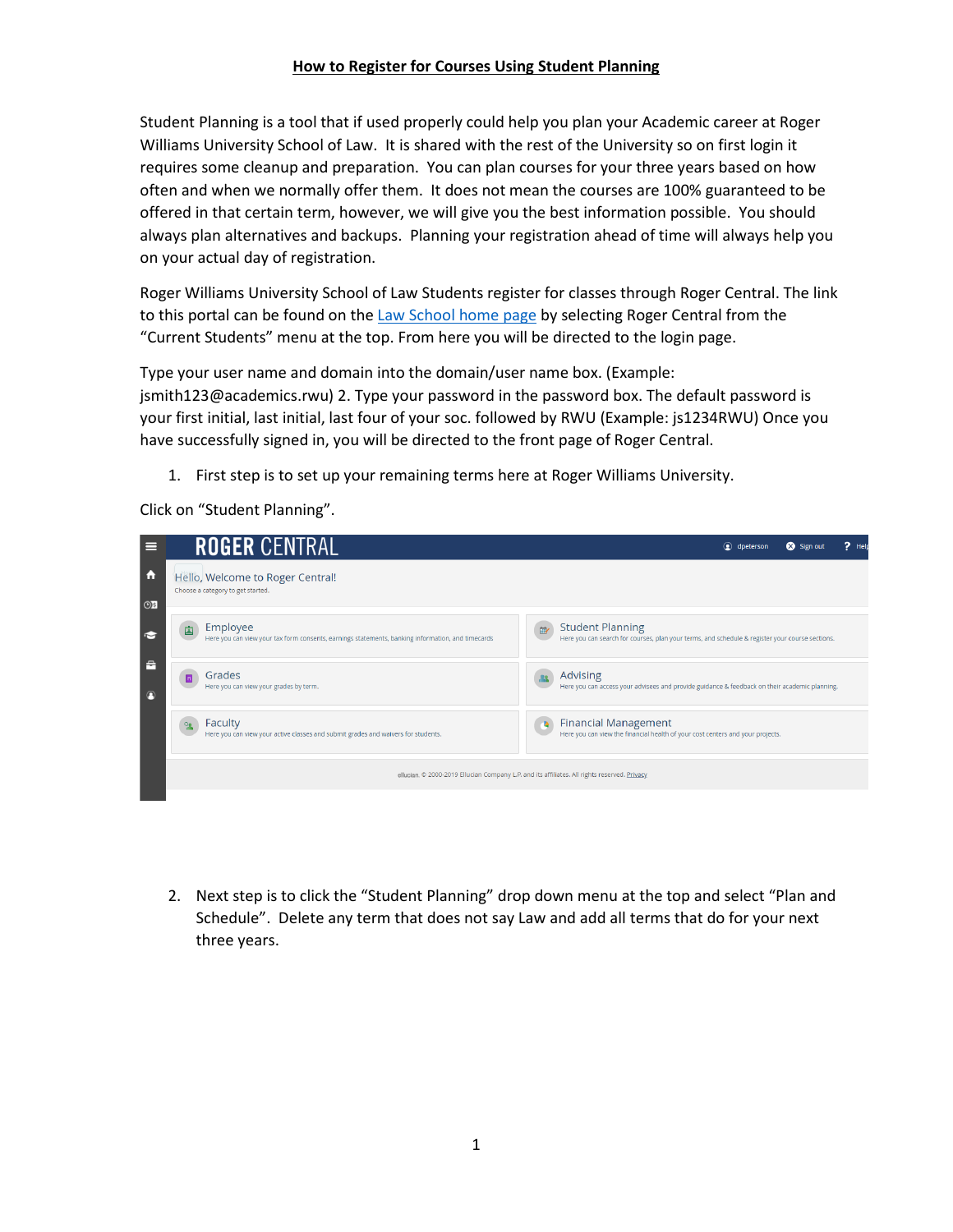| Academics Student Planning Plan & Schedule                                                                                                                    |                |                   |     |     |     |                    |                                                              |     |          |
|---------------------------------------------------------------------------------------------------------------------------------------------------------------|----------------|-------------------|-----|-----|-----|--------------------|--------------------------------------------------------------|-----|----------|
| Plan your Degree and Schedule your courses                                                                                                                    |                |                   |     |     |     | Search for courses |                                                              |     | $\alpha$ |
| Schedule<br>Timeline<br>Pettions & Waivers<br>Advising<br>Law Spring 2020<br>$+$<br>V<br>$\overline{\phantom{0}}$<br>Save to iCal<br><b>了 Filter Sections</b> |                | $\bigoplus$ Print |     |     |     |                    | Planned: 0 Credits Enrolled: 0 Credits Waitlisted: 0 Credits |     |          |
| G<br>No Courses Selected For This Term                                                                                                                        | 8am            | Sun               | Mon | Tue | Wed | Thu                | Fri                                                          | Sat | $\Delta$ |
|                                                                                                                                                               | <b>9am</b>     |                   |     |     |     |                    |                                                              |     |          |
|                                                                                                                                                               | 10am           |                   |     |     |     |                    |                                                              |     |          |
|                                                                                                                                                               | 11am           |                   |     |     |     |                    |                                                              |     |          |
|                                                                                                                                                               | 12pm           |                   |     |     |     |                    |                                                              |     |          |
|                                                                                                                                                               | 1pm            |                   |     |     |     |                    |                                                              |     |          |
|                                                                                                                                                               | 2pm            |                   |     |     |     |                    |                                                              |     |          |
|                                                                                                                                                               | <b>Distant</b> |                   |     |     |     |                    |                                                              |     |          |
| Schedule<br>Timeline<br>Advising<br>Petitions & Waivers                                                                                                       |                |                   |     |     |     |                    |                                                              |     |          |
| Law Summer 2020<br>$+$<br>ь<br>$\rightarrow$                                                                                                                  |                |                   |     |     |     |                    |                                                              |     |          |

 $\overline{\mathsf{Q}}$ 

## **How to Register for Courses Using Student Planning**

| <b>T</b> Filter Sections                     | $\overline{a}$ Save to iCal<br><b>B</b> Print  |                 | Planned: 0 Credits Enrolled: 0 Credits Waitlisted: 0 Credits |     |     |
|----------------------------------------------|------------------------------------------------|-----------------|--------------------------------------------------------------|-----|-----|
|                                              | Add a Term to Your Plan                        |                 | Thu                                                          | Fri | Sat |
| $\odot$<br>No Courses Selected For This Term | Please select a term to be added to your plan: |                 |                                                              |     |     |
|                                              | Law Fall 2020                                  |                 |                                                              |     |     |
|                                              | Cancel                                         | <b>Add Term</b> |                                                              |     |     |
|                                              | 11am                                           |                 |                                                              |     |     |
|                                              | 12pm                                           |                 |                                                              |     |     |
|                                              | 1pm                                            |                 |                                                              |     |     |
|                                              | 2 <sub>pm</sub>                                |                 |                                                              |     |     |
|                                              | 3pm                                            |                 |                                                              |     |     |
|                                              | 4pm                                            |                 |                                                              |     |     |
|                                              | <b>Spm</b>                                     |                 |                                                              |     |     |
|                                              | 6pm                                            |                 |                                                              |     |     |

You have now done the appropriate setup and can start planning your courses.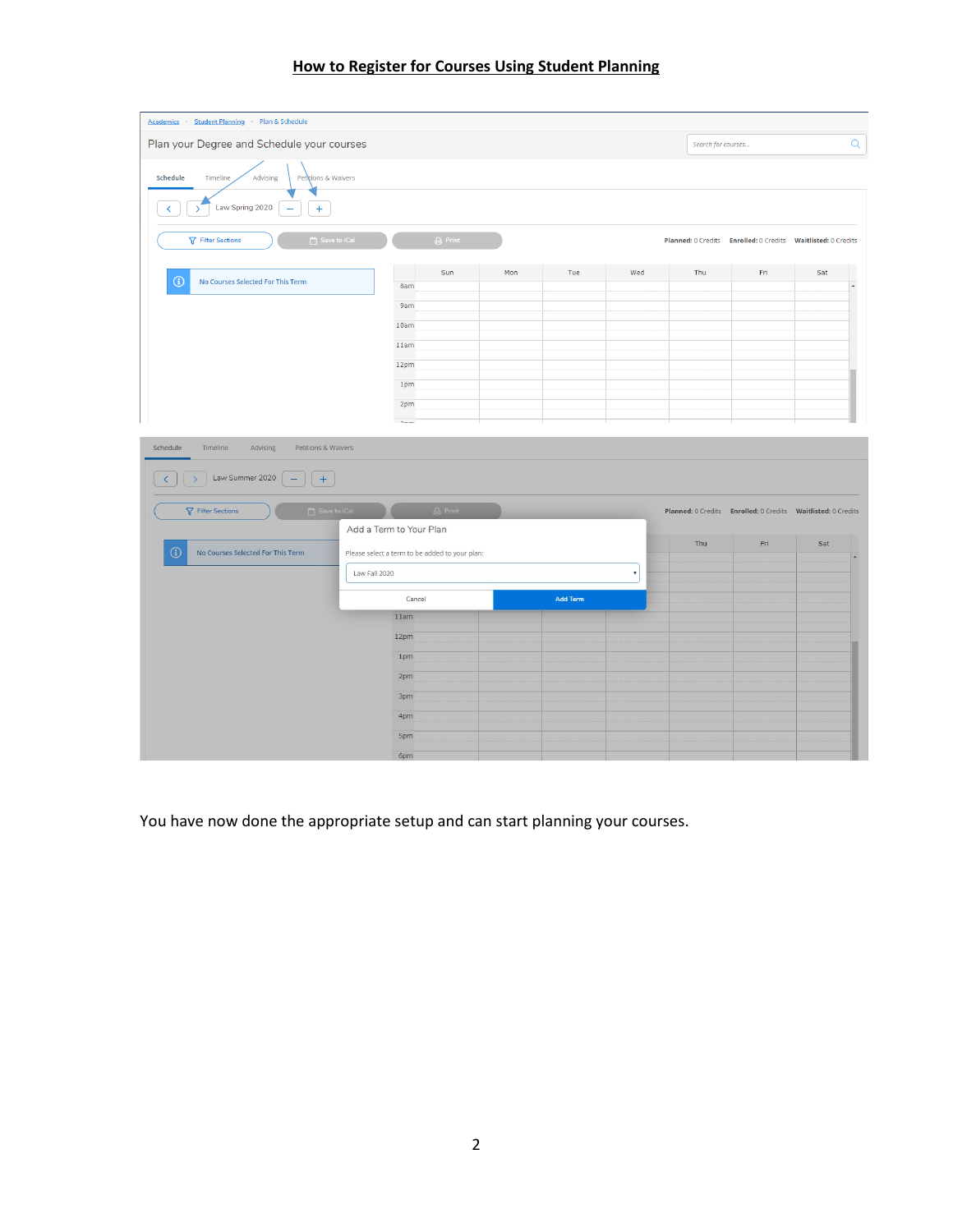3. Click the Student Planning drop down again and select "Planning Overview". Click on "View Your Progress" as this will bring up your degree audit.

| Academics $\rightarrow$                                                                                                                                                                                                                                                                                                                                | Student Planning ~<br>Planning Overview                                                                                                                                  |     |                       |     |          |     |     |     |  |  |
|--------------------------------------------------------------------------------------------------------------------------------------------------------------------------------------------------------------------------------------------------------------------------------------------------------------------------------------------------------|--------------------------------------------------------------------------------------------------------------------------------------------------------------------------|-----|-----------------------|-----|----------|-----|-----|-----|--|--|
|                                                                                                                                                                                                                                                                                                                                                        | <b>Steps to Getting Started</b><br>Search for courses<br>There are many options to help you plan your courses and earn your degree. Here are 2 steps to get you started: |     |                       |     |          |     |     |     |  |  |
| View Your Progress<br>Plan your Degree & Register for Classes<br>w<br>Start by going to My Progress to see your academic progress in your degree and search for<br>Next, take a look at your plan to see what you've accomplished and register your remaining classes<br>toward your degree.<br>courses.<br>Go to Plan & Schedule<br>Go to My Progress |                                                                                                                                                                          |     |                       |     |          |     |     |     |  |  |
| Programs                                                                                                                                                                                                                                                                                                                                               |                                                                                                                                                                          |     | <b>Cumulative GPA</b> |     | Progress |     |     |     |  |  |
| LAW.ID                                                                                                                                                                                                                                                                                                                                                 |                                                                                                                                                                          |     | (2.000 required)      |     |          |     |     |     |  |  |
|                                                                                                                                                                                                                                                                                                                                                        | Fall 2019 Schedule                                                                                                                                                       |     |                       |     |          |     |     |     |  |  |
|                                                                                                                                                                                                                                                                                                                                                        | Sun                                                                                                                                                                      | Mon | Tue                   | Wed |          | Thu | Fri | Sat |  |  |
| 8am                                                                                                                                                                                                                                                                                                                                                    |                                                                                                                                                                          |     |                       |     |          |     |     |     |  |  |
| 9am                                                                                                                                                                                                                                                                                                                                                    |                                                                                                                                                                          |     |                       |     |          |     |     |     |  |  |

4. Scroll through your degree audit and click on the course you want to plan and/or register; or click on search in the light blue box above that requirement to search for all courses that meet that requirement. A third option would be to enter "law…" or law.749" in the "search for courses" near the top of the screen.

| <b>Law Requirements</b>                                                                                                                                           |                                       |                                                                 |  |  |          |       |          |         |  |  |
|-------------------------------------------------------------------------------------------------------------------------------------------------------------------|---------------------------------------|-----------------------------------------------------------------|--|--|----------|-------|----------|---------|--|--|
| Complete all of the following items. 0 of 4 Completed. Hide Details                                                                                               |                                       |                                                                 |  |  |          |       |          |         |  |  |
| A.<br><b>REQUIRED COURSES</b><br>REQUIRED: COMPLETION OF ALL FIRST AND SECOND YEAR COURSES<br>Complete all of the following items. 0 of 3 Completed. Hide Details |                                       |                                                                 |  |  |          |       |          |         |  |  |
| 1.                                                                                                                                                                |                                       | 1L REQUIRED-1ST SEMESTER 0 of 5 Courses Completed. Hide Details |  |  |          |       |          |         |  |  |
| <b>Status</b>                                                                                                                                                     | Course                                |                                                                 |  |  | O Search | Grade | Term     | Credits |  |  |
| <b>O</b> Planned                                                                                                                                                  | LAW-600                               | Civil Procedure I                                               |  |  |          |       | $19$ /FA | 3       |  |  |
| <b>O</b> Not Started                                                                                                                                              | LAW-610                               | <b>Legal Practice I</b>                                         |  |  |          |       |          |         |  |  |
| <b>O</b> Not Started                                                                                                                                              | <b>Criminal Law</b><br><b>LAW-623</b> |                                                                 |  |  |          |       |          |         |  |  |
| <b>O</b> Not Started                                                                                                                                              | LAW-604<br>Contracts I                |                                                                 |  |  |          |       |          |         |  |  |
| <b>O</b> Not Started                                                                                                                                              | LAW-616                               | Torts I                                                         |  |  |          |       |          |         |  |  |
| 2.                                                                                                                                                                |                                       |                                                                 |  |  |          |       |          |         |  |  |

1L REQUIRED-2ND SEMESTER 0 of 5 Courses Completed. Hide Details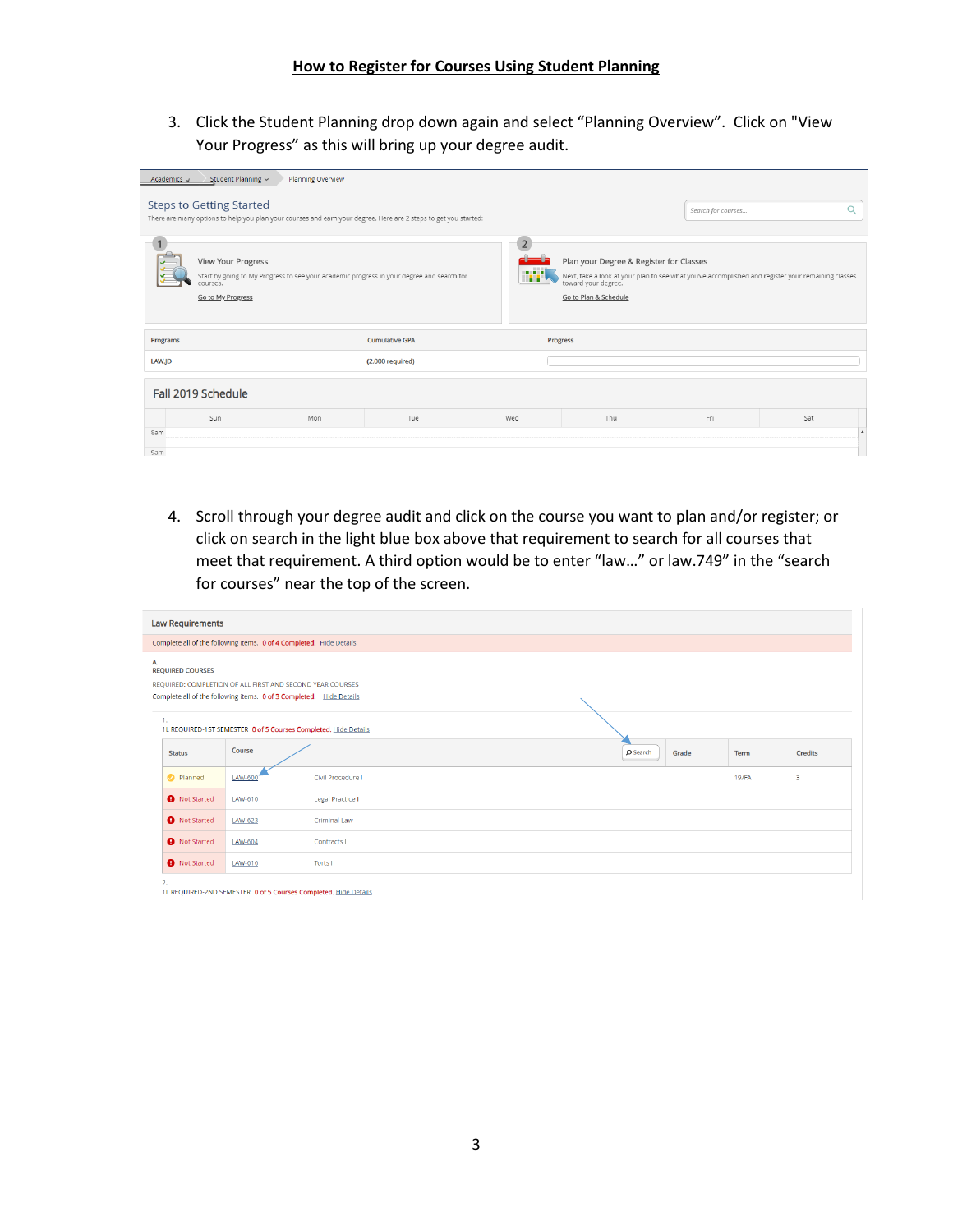## **How to Register for Courses Using Student Planning**

5. You can filter your search using the toolbar on the left side. You can only select one option from each section of search values (one term for example) Click "View Available Sections" to see which sections are offered. This is where you can also add it to a future term plan.

| <b>ROGER CENTRAL</b>                                                                     |                                                 | $P$ Help<br>Sign out<br>on dpeterson |
|------------------------------------------------------------------------------------------|-------------------------------------------------|--------------------------------------|
| Academics $\sim$<br>Student Planning v                                                   | <b>Course Catalog</b>                           |                                      |
| Search for Courses and Course Sections<br>< Back to My Progress                          |                                                 | $\alpha$<br>Search for courses       |
| <b>Filter Results</b>                                                                    | Filters Applied: None                           |                                      |
| <b>v</b> SUBJECTS                                                                        |                                                 |                                      |
| $\Box$ Law (1)                                                                           | LAW-655 Professional Responsibility (2 Credits) | Add Course to Plan                   |
| * LOCATIONS                                                                              | No description available.                       |                                      |
| RWU School of Law (1)                                                                    | <b>Requisites:</b><br>None                      |                                      |
| * TERMS                                                                                  | RWU School of Law<br><b>Locations:</b>          |                                      |
| Law Spring 2018 (1)<br>Law Spring 2019 (1)<br>Law Summer 2018 (1)<br>Law Summer 2019 (1) | Offered:<br>Spring & Summer                     |                                      |
| <b>DAYS OF WEEK</b>                                                                      | > View Available Sections for LAW-655           |                                      |
| Monday (1)<br>Tuesday (1)<br>Wednesday (1)                                               | $K < 1$ $>$ $\times$                            |                                      |
| TIME OF DAY                                                                              |                                                 |                                      |
| Select time range                                                                        |                                                 |                                      |
| <b>INSTRUCTORS</b>                                                                       |                                                 |                                      |

6. Click on "Add Section to Schedule". You may see current terms here, make sure you select the proper registration term.

| No description available.                                       | LAW-655 Professional Responsibility (2 Credits) |                                                    |                    | Add Course to Plan      |  |  |  |  |  |
|-----------------------------------------------------------------|-------------------------------------------------|----------------------------------------------------|--------------------|-------------------------|--|--|--|--|--|
| <b>Requisites:</b>                                              | None                                            |                                                    |                    |                         |  |  |  |  |  |
| Locations:                                                      | RWU School of Law                               |                                                    |                    |                         |  |  |  |  |  |
| Offered:                                                        | Spring & Summer                                 |                                                    |                    |                         |  |  |  |  |  |
|                                                                 | v View Available Sections for LAW-655           |                                                    |                    |                         |  |  |  |  |  |
| Law Spring 2019                                                 |                                                 |                                                    |                    |                         |  |  |  |  |  |
|                                                                 | <b>Professional Responsibility A</b>            |                                                    |                    | Add Section to Schedule |  |  |  |  |  |
| <b>Seats</b>                                                    | <b>Times</b>                                    | Locations                                          | <b>Instructors</b> |                         |  |  |  |  |  |
| 3                                                               | W 3:30 PM - 5:10 PM<br>01-07-2019 - 05-11-2019  | RWU School of Law, School of Law 262<br>Lecture    | Kuckes, N          |                         |  |  |  |  |  |
|                                                                 | <b>Professional Responsibility A1</b>           |                                                    |                    | Add Section to Schedule |  |  |  |  |  |
| Waitlisted                                                      | <b>Times</b>                                    | Locations                                          | <b>Instructors</b> |                         |  |  |  |  |  |
| $\mathbf 0$                                                     | W 3:30 PM - 5:10 PM<br>01-07-2019 - 05-11-2019  | RWU School of Law, One Empire Plaza 429<br>Lecture | Kuckes, N          |                         |  |  |  |  |  |
| <b>Law Summer 2019</b>                                          |                                                 |                                                    |                    |                         |  |  |  |  |  |
| <b>Professional Responsibility W</b><br>Add Section to Schedule |                                                 |                                                    |                    |                         |  |  |  |  |  |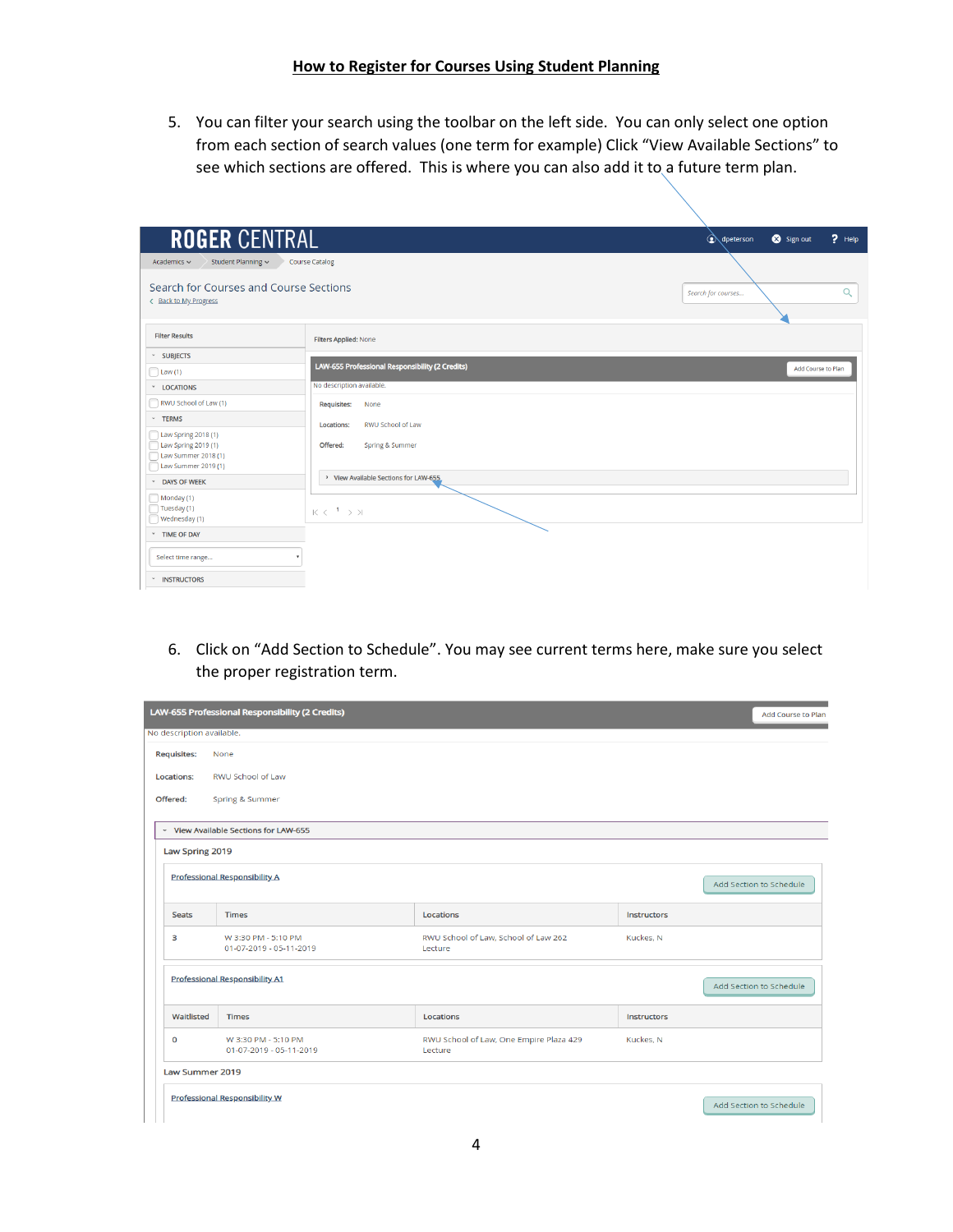Click on "Add Section".

| <b>Section Details</b>                                   |                                                                                                |                         |  |  |  |  |  |
|----------------------------------------------------------|------------------------------------------------------------------------------------------------|-------------------------|--|--|--|--|--|
| LAW-655-W Professional Responsibility<br>Law Summer 2019 |                                                                                                |                         |  |  |  |  |  |
| <b>Instructors</b>                                       | Margulies, P (pmargulies@rwu.edu)                                                              |                         |  |  |  |  |  |
| <b>Meeting</b><br><b>Information</b>                     | W 6:00 PM 8:30 PM<br>05-20-2019 - 08-05-2019<br>RWU School of Law, School of Law 285 (Lecture) |                         |  |  |  |  |  |
| <b>Dates</b>                                             |                                                                                                | 05-20-2019 - 08-05-2019 |  |  |  |  |  |
| <b>Seats Available</b>                                   | 50 of 50 Total                                                                                 |                         |  |  |  |  |  |
| <b>Credits</b>                                           | 2                                                                                              |                         |  |  |  |  |  |
| Grading                                                  | Graded<br>$\boldsymbol{\mathrm{v}}$                                                            |                         |  |  |  |  |  |
| <b>Requisites</b>                                        | None                                                                                           |                         |  |  |  |  |  |
| Course<br>Description                                    | No Description Available                                                                       |                         |  |  |  |  |  |
| <b>Books Total</b>                                       |                                                                                                |                         |  |  |  |  |  |
|                                                          | Close                                                                                          | <b>Add Section</b>      |  |  |  |  |  |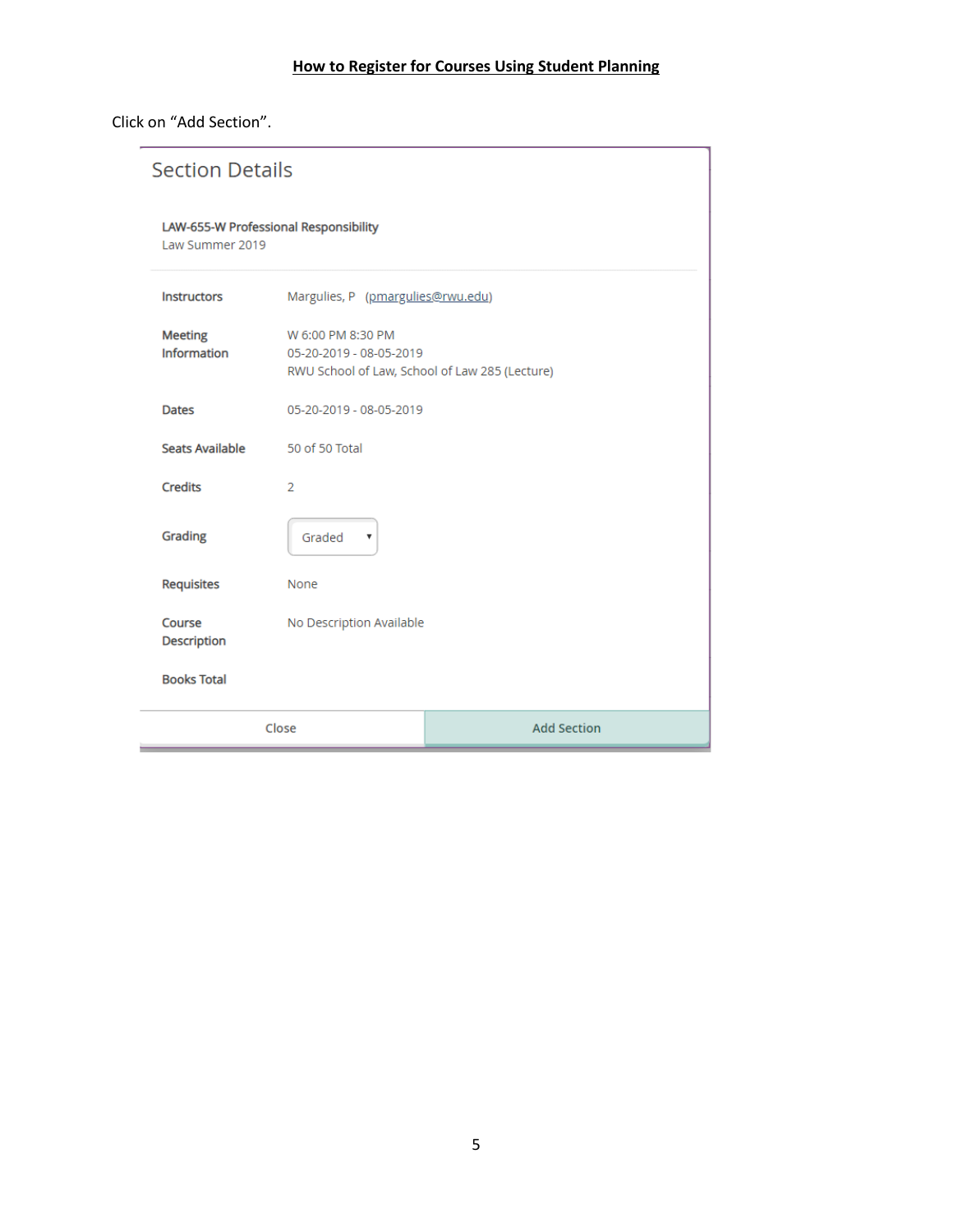Click "Back to My Progress" to continue adding courses to your current or future terms.

| Academics $\vee$<br>Student Planning ~<br>Home<br>Search for Courses and Course Sections<br>< Back to My Progress | <b>Course Catalog</b>                                                       | Search for courses | Q                  |
|-------------------------------------------------------------------------------------------------------------------|-----------------------------------------------------------------------------|--------------------|--------------------|
| <b>Filter Results</b>                                                                                             | The following results match requirement: 2L REQUIRED                        |                    |                    |
| > AVAILABILITY                                                                                                    | Filters Applied: None                                                       |                    |                    |
| <b>v</b> SUBJECTS                                                                                                 | LAW-627 Criminal Procedure (3 Credits)                                      |                    | Add Course to Plan |
| $\Box$ Law (6)                                                                                                    |                                                                             |                    |                    |
| * LOCATIONS                                                                                                       | This course examines the procedural aspects of the criminal justice system. |                    |                    |
| RWU School of Law (6)                                                                                             | <b>Requisites:</b><br>None                                                  |                    |                    |
| ~ TERMS                                                                                                           | <b>RWU School of Law</b><br>Locations:                                      |                    |                    |
| Law Spring 2019 (4)<br>Law Summer 2019 (2)                                                                        | Offered:<br>Spring & Summer                                                 |                    |                    |
| DAYS OF WEEK                                                                                                      |                                                                             |                    |                    |
| $\Box$ Monday (3)<br>Tuesday (2)                                                                                  | > View Available Sections for LAW-627                                       |                    |                    |
| Wednesday (3)<br>Thursday $(3)$                                                                                   | LAW-639 Constitutional Law I (3 Credits)                                    |                    | Add Course to Plan |
| TIME OF DAY                                                                                                       | No description available.                                                   |                    |                    |
| Select time range                                                                                                 | <b>Requisites:</b><br>None                                                  |                    |                    |
|                                                                                                                   | RWU School of Law<br>Locations:                                             |                    |                    |

If you have added all the courses you want to plan for your current registration then click on the "Student Planning" tab at the top of the page and select "Plan and Schedule". Make sure that the proper term is on the screen for registration.

Click "Register Now" at the top right part of the screen. If you cannot click the button to register, you may have a Bursar or Health Immunization hold. You will see that message in the this bar.

| Student Planning v<br>Academics $\sim$                                                        |                          | Plan & Schedule     |     |     |     |                             |                    |                     |                       |
|-----------------------------------------------------------------------------------------------|--------------------------|---------------------|-----|-----|-----|-----------------------------|--------------------|---------------------|-----------------------|
| Plan your Degree and Schedule your courses                                                    |                          |                     |     |     |     |                             |                    | Search for courses  | $\alpha$              |
|                                                                                               |                          |                     |     |     |     |                             |                    |                     |                       |
| <b>Schedule</b><br>Advising<br>Timeline                                                       |                          | Petitions & Waivers |     |     |     |                             |                    |                     |                       |
| $\,$ $\,$<br>`>                                                                               | Law Summer 2019 $\Box$ + |                     |     |     |     |                             |                    |                     |                       |
| Your registration period for Law Summer 2019 begins on 03-18-2019 at 12:00 AM<br>$\mathbf{i}$ |                          |                     |     |     |     |                             |                    |                     | Refresh               |
| Filter Sections ><br>Save to iCal                                                             | <b>自</b> Print           |                     |     |     |     |                             | Planned: 2 Credits | Enrolled: 0 Credits | Waitlisted: 0 Credits |
| LAW-655-W: Professional                                                                       | à.                       |                     | Sun | Mon | Tue | Wed                         | Thu                | Fri                 | Sat                   |
| <b>Responsibility</b><br>$\times$                                                             |                          | 11am                |     |     |     |                             |                    |                     |                       |
| Planned                                                                                       |                          | 12pm                |     |     |     |                             |                    |                     |                       |
| Credits: 2<br>Grading: Graded                                                                 |                          | 1pm                 |     |     |     |                             |                    |                     |                       |
| Instructor: Margulies, P<br>05-20-2019 to 08-05-2019<br>Seats Available: 50                   |                          | 2pm                 |     |     |     |                             |                    |                     |                       |
| > Meeting Information                                                                         |                          | 3pm                 |     |     |     |                             |                    |                     |                       |
| Register                                                                                      |                          | 4pm                 |     |     |     |                             |                    |                     |                       |
| > View other sections                                                                         |                          | 5pm                 |     |     |     |                             |                    |                     |                       |
|                                                                                               |                          | 6pm                 |     |     |     | $\circ$<br><b>DAW-655-W</b> |                    |                     |                       |
|                                                                                               |                          | 7pm                 |     |     |     |                             |                    |                     |                       |
|                                                                                               |                          | 8pm                 |     |     |     |                             |                    |                     |                       |
|                                                                                               |                          | 9pm                 |     |     |     |                             |                    |                     |                       |